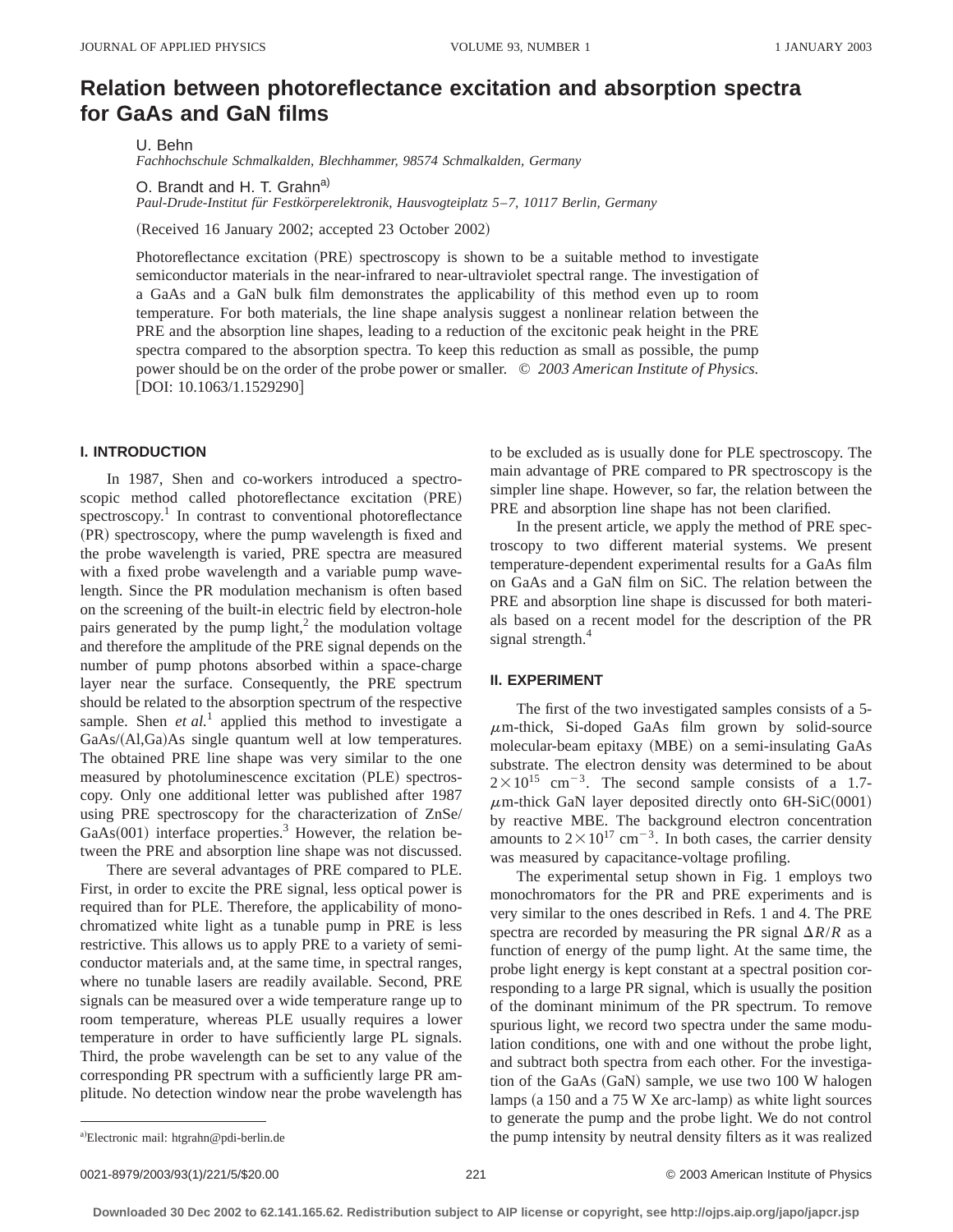

FIG. 1. Schematic diagram of the PRE setup.

in Ref. 1, because the monochromatic pump power shows only small variations over the spectral ranges of interest. The samples are placed within a He-bath cryostat allowing temperature control between 5 and 400 K. The probe light reflected from the sample is detected with an UV-enhanced Si photodiode. The signal is preamplified and recorded by a conventional lock-in technique.

# **III. PHOTOREFLECTANCE AND PHOTOREFLECTANCE EXCITATION SPECTRA**

The measured PR and PRE spectra of the GaAs sample are shown in Fig. 2 for different temperatures as indicated. For all temperatures, the PR spectra in Fig.  $2(a)$  exhibit Franz–Keldysh oscillations for energies above the gap. In addition, the PR spectrum at  $T=80$  K shows a strong excitonic resonance at about 1.507 eV. This resonance is strongly reduced at higher temperatures. The small structures seen in the PR spectrum at 200 and 295 K at around 1.46 and 1.42 eV, respectively, can be attributed to a residual influence of excitonic effects, but may also be due to the influence of an electric-field inhomogeneity as suggested in Ref. 5. As shown in Fig.  $2(b)$ , it is possible to measure PRE spectra not only at low temperatures, but also at higher temperatures up to room temperature. At 80 K, the PRE spectrum exhibits a clear excitonic peak as observed in the corresponding PR spectrum. At higher temperatures, the peak intensity is reduced, and it disappears at room temperature.

We also measured the PR and PRE spectra of a GaN film, which are shown in Figs.  $3(a)$  and  $3(b)$ , respectively, for different sample temperatures as indicated. As for GaAs, the



FIG. 2. (a) PR and (b) PRE spectra for different temperatures as indicated measured near the fundamental gap of the GaAs film. The positions of the fixed probe energy for the PRE spectra in  $(b)$  are marked in  $(a)$  by arrows. For a better comparison, the PR spectra in  $(a)$  are normalized with respect to the first Franz–Keldysh oscillation and vertically shifted to each other. The PRE spectra in (b) are also normalized and vertically shifted to each other.

PRE spectra for GaN can be measured over the whole temperature range. At 5 K, the spectrum exhibits two excitonic peaks. The first one corresponds to a superposition of the *A* and *B* exciton, which are not resolved. Due to the thermally induced, tensile strain of about 0.2% in the film, the energy separation of the *A* and *B* exciton should be about  $2-3$  meV,<sup>6</sup> which is much less than the broadening of the peaks. The second peak with an energy separation of about 18 meV to the first one is attributed to the *C* exciton. With increasing temperature, the excitonic peaks become less pronounced and are barely visible at room temperature.



FIG. 3. (a) PR and (b) PRE spectra for different temperatures as indicated measured near the fundamental gap of the GaN film. The positions of the fixed probe energy for the PRE spectra in  $(b)$  are marked in  $(a)$  by arrows. For a better comparison, the spectra are normalized and vertically shifted to each other.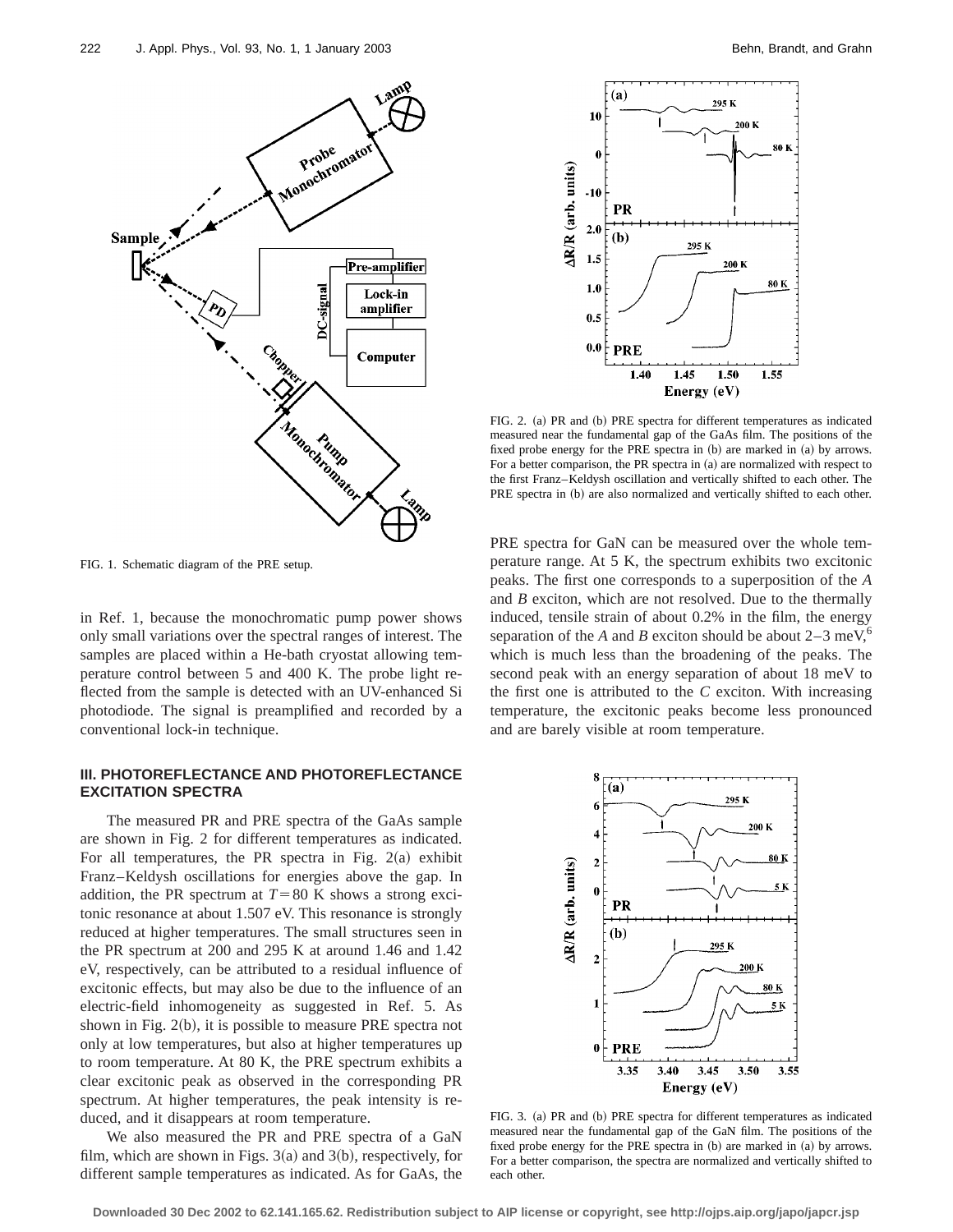At low temperatures, the PR line shape of the GaN sample is dominated by excitonic effects. When the PR spectra measured at 5 and 80 K are fitted using the often applied derivative functional form of Aspnes<sup>7</sup> (*E* energy,  $E_0$  transition energy, *A* amplitude factor,  $\phi$  phase, and  $\Gamma$  broadening parameter)

$$
\frac{\Delta R}{R}(E) = \Re\left[\frac{A e^{i\phi}}{(E - E_0 + i\Gamma)^n}\right]
$$
\n(1)

with an exponent  $n=3$ , the derived exciton-transition energies differ by  $(6–8)$  meV from the values obtained from the PRE spectra. This is an indication that a more complex line shape model has to be applied to fit the experimental PR data. At room temperature, the PR line shape deviates significantly from the low-temperature one, showing only one dominant minimum at about 3.392 eV. The structure seen at about 3.41 eV is attributed to the *C* exciton, followed by typical, but rather weak Franz–Keldysh oscillations extending up to 3.58 eV [only partly shown in Fig. 3(a)]. Therefore, we attribute this line shape to an intermediate-field Franz– Keldysh type, $8$  but with a residual excitonic influence. In this case, fitting the line shape with a derivative functional form as given by Eq.  $(1)$  is not reasonable, because the line shape is neither purely excitonic nor purely low-field Franz– Keldysh type. However, taking the energy of the dominant minimum of the PR spectrum as the exciton-transition energy would result in a rather significant error as seen from the corresponding PRE spectrum. The position of the first residual excitonic PRE peak at  $3.408$  eV marked in Fig.  $3(b)$ by an arrow differs considerably from the position of the PR minimum.

## **IV. LINE SHAPE OF PHOTOREFLECTANCE EXCITATION SPECTRA**

For both materials, a direct measurement of the absorption coefficient requires the removal of the substrate. We therefore compare the measured PRE spectra to data in the literature for high-quality materials. For the GaAs film, the observed excitonic peak height as well as the slope of the non-excitonic high-energy part of the PRE spectrum are smaller than in reported experimental absorption spectra.<sup>9,10</sup> In the GaN film, the excitonic peaks are also more distinct in reported experimental absorption spectra $11,12$  than in our PRE spectra. In order to calculate the PRE line shape, it is necessary to determine the relation between the PRE signal and the absorption coefficient of the sample as well as the modulation parameters such as pump and probe light intensity. We are using a line shape model based on a simple transport theory for the surface photovoltage<sup>4,13</sup> induced by the pump and the probe light making the following conjectures. First, the modulation mechanism of the PR signal is assumed to be based on the photoinduced generation of electron-hole pairs and the screening of the surface electric field, i.e., electricfield modulation. Second, the electric field and the band bending in the depletion layer near the surface can be described by the Schottky model. Third, the modulation is assumed to be steady state, i.e., the typical relaxation and drift times are short compared to the modulation period. Fourth, in the low-modulation limit, the PR amplitude can be set to be proportional to the surface modulation voltage  $V_m$ .<sup>14,15</sup>

The photovoltage  $V<sub>S</sub>$  can be derived from transport theory<sup>4,13</sup> as

$$
V_S = \frac{\eta k_B T}{e} \ln \left[ \frac{J_{\rm PC}}{J_{\rm ST}(T)} + 1 \right],\tag{2}
$$

where  $\eta$  is an ideality factor,  $k_B$  is Boltzmann's constant, and  $J_{ST}(T)$  is the saturation (dark) current density.  $J_{PC}$  denotes the photoinduced current density, which can be expressed  $as<sup>13</sup>$ 

$$
J_{\rm PC} = \frac{e \, P \, \gamma (1 - R)}{\hbar \, \omega} \bigg[ 1 - \frac{\exp(-\, \alpha \, W)}{1 + \alpha L_D} \bigg],\tag{3}
$$

where *P* denotes the pump or probe intensity,  $\gamma$  is the quantum efficiency, R is the reflectivity at the surface,  $\hbar \omega$  is the photon energy,  $\alpha$  is the absorption coefficient, *W* is the width of the depletion layer, and  $L<sub>D</sub>$  is the diffusion length of the minority carriers. The saturation current density is given  $bv^{4,13}$ 

$$
J_{\rm ST}(T) = \frac{A^{**}T^2}{1 + BT^{3/2}} \exp\left(-\frac{eV_F}{k_B T}\right),\tag{4}
$$

where *A*\*\* denotes the modified Richardson constant, *B* is a constant related to the saturation velocity, and  $V_F$  is the surface Fermi voltage.

In PR and PRE measurements, both the probe and the pump light contribute to  $J_{PC}$ . The light intensity at the sample surface is modulated by a chopper with two states, pump on or pump off. The corresponding light levels  $P_{\text{probe}}$ (pump off) and  $P_{\text{probe}} + P_{\text{pump}}$  (pump on) result in two photovoltages  $V_s^{\text{off}}$  and  $V_s^{\text{on}}$ . The modulation voltage  $V_m$  is then given by

$$
V_m = V_s^{\text{on}} - V_s^{\text{off}}
$$
  
= 
$$
\frac{\eta k_B T}{e} \left[ \ln \left( \frac{J_{\text{probe}} + J_{\text{pump}}}{J_{\text{ST}}} + 1 \right) - \ln \left( \frac{J_{\text{probe}}}{J_{\text{ST}}} + 1 \right) \right].
$$
 (5)

This expression can be transformed into

$$
V_m = \frac{\eta k_B T}{e} \ln \left( 1 + \frac{J_{\text{pump}}}{J_{\text{probe}} + J_{ST}} \right). \tag{6}
$$

In the low-signal limit, the PRE signal, which corresponds to the amplitude of the PR signal  $(\Delta R/R)_{\text{amp}}$ , is proportional to  $V_m$  so that  $I_{PRE}$  can be described by

$$
I_{\text{PRE}}[\alpha(E), P_{\text{pump}}, P_{\text{probe}}, T, V_F] = \left(\frac{\Delta R}{R}\right)_{\text{amp}} = C_1 V_m, \tag{7}
$$

where  $C_1$  is a constant depending on the actual line shape of the PR spectrum (e.g., Franz–Keldysh effect, first derivative excitonic line shape or third derivative line shape) and the broadening influenced by temperature and crystal quality. As seen from Eqs.  $(2)$ – $(7)$ ,  $I_{PRE}$  is a function of the sample temperature, the probe and pump power, the surface Fermi voltage and, most importantly, the energy-dependent absorption coefficient  $\alpha(E)$ . For fixed values of  $P_{\text{pump}}$ ,  $P_{\text{probe}}$ ,  $V_F$ ,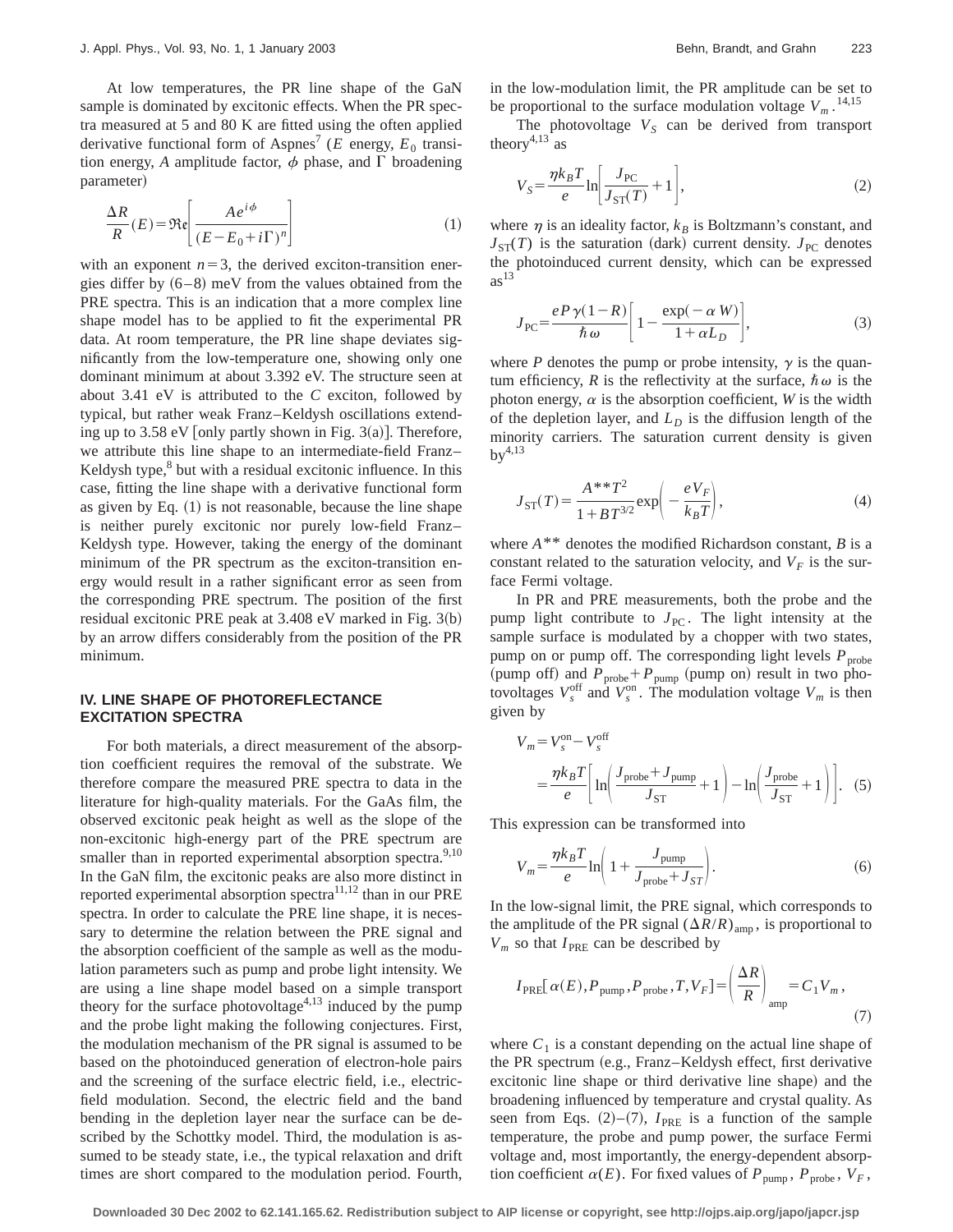

FIG. 4. Calculated PRE signal as a function of the absorption coefficient for GaAs. The curves are calculated for a fixed probe power of 3  $\mu$ W cm<sup>-2</sup> and different pump powers as indicated. The parameters for the calculation are  $\eta=1$ ,  $A^{**}=8\times10^4$  A(mK)<sup>-2</sup>,  $B=3.3\times10^{-4}$  K<sup>-3/2</sup>,  $V_F=0.75$  V, and  $L_D$  $=0.5 \mu$ m. For a better comparison, the curves are normalized and vertically shifted to each other.

and *T*, the photoreflectance excitation line shape  $I_{PRE}(E)$  is identical to the absorption line shape  $\alpha(E)$ , only if  $I_{PRE}$  is a linear function of  $\alpha$ .

# **V. RELATION BETWEEN ABSORPTION AND PHOTOREFLECTANCE EXCITATION SPECTRA**

In Fig. 4, the calculated dependence of  $I_{PRE}$  on the absorption coefficient based on Eqs.  $(2)-(7)$  is shown for the GaAs sample for a fixed probe power of 3  $\mu$ W cm<sup>-2</sup> and different pump powers as indicated. As seen from Fig. 4, the actual relationship between  $I_{PRE}$  and the absorption coefficient  $\alpha$  is nonlinear, although for pump intensities  $P_{\text{pump}}$  $\ll P_{\text{probe}}$  the function  $I_{\text{PRE}}(\alpha)$  shows only small deviations from a linear behavior. In this regime, the PRE line shape will be close to the absorption line shape. For larger pump intensities,  $I_{PRE}(\alpha)$  increases with a large slope for small values of  $\alpha$  and a much smaller slope for larger values of  $\alpha$ . This nonlinearity results in a considerable reduction of the excitonic peak height in the PRE spectra in comparison to the absorption spectra. To keep this reduction as small as possible, it is important to minimize the nonlinearity of  $I_{PRE}(\alpha)$ , i.e., to keep the pump power as low as possible. Qualitatively similar results are obtained for GaN.

We calculated the absorption spectrum of the GaAs film from the experimental PRE spectrum for  $T=80$  K in Fig. 2 using the calculated dependence of  $I_{PRE}(\alpha)$  shown in Fig. 4. The resulting absorption spectrum is shown in Fig. 5. In



FIG. 5. Absorption spectrum of the GaAs film calculated from the experimental PRE spectrum measured at  $T=80$  K in Fig. 2 using the calculated dependence of  $I_{PRE}(\alpha)$  shown in Fig. 4. The experimental probe and pump power were estimated to be 3 and 10  $\mu$ W cm<sup>-2</sup>, respectively.



FIG. 6. Absorption spectrum of the GaN film calculated from the experimental PRE spectrum measured at  $T=80$  K in Fig. 3. The experimental probe and pump power were estimated to be 50  $\mu$ W cm<sup>-2</sup>. The parameters for the calculation are  $\eta=1$ ,  $A^{**}=2.4\times10^5$  A(mK)<sup>-2</sup>,  $B=4.62\times10^{-5}$  $K^{-3/2}$ ,  $V_F = 0.7$  V, and  $L_D = 0.0$   $\mu$ m.

comparison to the experimental PRE spectrum, the excitonic peak in this calculated absorption spectrum is more pronounced in agreement with the reported experimental absorption data in Ref. 9. The result of a similar calculation for the GaN film is shown in Fig. 6. For GaN, the enhancement of the excitonic peaks in the calculated absorption spectrum in comparison to the PRE spectrum is less pronounced than for GaAs. This reduced enhancement is due to the higher doping level in the GaN film, which results in a smaller width of the space-charge layer. Further information on the calculation for GaN can be found in Ref. 16.

Although a qualitative agreement between the calculated absorption spectra determined from the PRE spectra and the experimental absorption spectra reported in the literature can be clearly observed, it appears to be rather difficult to obtain reliable quantitative absorption data from a PRE measurement alone. In the calculation, some parameters such as the surface Fermi voltage may differ from sample to sample. Therefore, these should be experimentally determined by an independent method. A better insight in the quantitative validity of the applied model can be only obtained by a direct comparison of the absorption spectra calculated from the PRE spectra and experimental absorption spectra measured on the same sample. However, this usually requires the removal of the substrate.

# **VI. CONCLUSIONS**

We have demonstrated that PRE spectroscopy is not only applicable to previously investigated semiconductor singleor multiquantum-well structures, but also to bulk-like films of different material systems such as GaAs and GaN over a wide temperature range. The results of the line shape calculations indicate a nonlinear relationship between the PRE and the absorption line shapes leading to a reduction of the excitonic peak height for PRE in comparison with absorption spectra. This is confirmed by experimental results. To minimize this effect, the pump power should be kept as small as possible.

**Downloaded 30 Dec 2002 to 62.141.165.62. Redistribution subject to AIP license or copyright, see http://ojps.aip.org/japo/japcr.jsp**